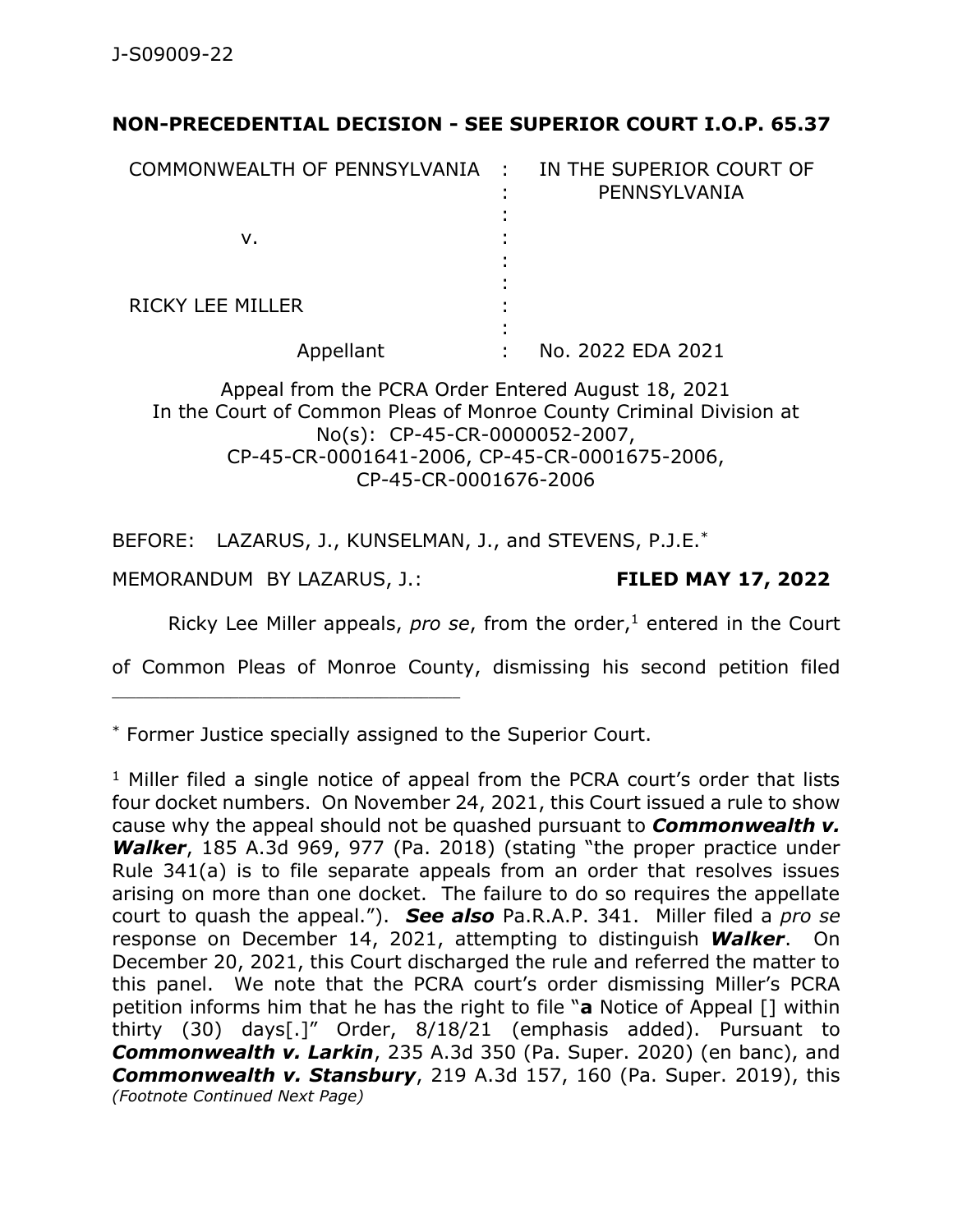pursuant to the Post Conviction Relief Act (PCRA), 42 Pa.C.S.A. §§ 9541-9546.

After review, we affirm the order of the PCRA court.<sup>2</sup>

This Court has previously set forth the facts and procedural history of

this case:

On January 10, 2007, Miller was charged with various crimes related to four armed robberies that occurred between November 16, 2004, and November 21, 2004. At the time the charges were filed, Miller was incarcerated in Warren County, New Jersey, on charges related to similar robberies. The Commonwealth attempted to have Miller extradited to Monroe County for trial. Miller was eventually delivered to Monroe County from Pike County, Pennsylvania, where he had also been charged. On May 29, 2007, after a bench trial, Miller was convicted in Monroe County of charges relating to the four armed robberies. On August 8, 2007, the trial court sentenced Miller to an aggregate prison term of 24 to 48 years, to be served consecutively to any other sentence in Pennsylvania or New Jersey. After his post-sentence motions were denied, Miller filed a direct appeal. This Court affirmed the judgment of sentence on February 13, 2009. On April 7, 2011, Miller filed a *pro se* PCRA Petition. On November 14, 2011, counsel for Miller, Bradley Weidenbaum, Esquire, filed an Amended PCRA Petition. The PCRA court conducted a three-day hearing, and dismissed Miller's Petition as untimely filed on June 25, 2012.

\_\_\_\_\_\_\_\_\_\_\_\_\_\_\_\_\_\_\_\_\_\_\_\_\_\_\_\_\_\_\_\_\_\_\_\_\_\_\_\_\_\_\_\_

amounts to a breakdown in court operations and, thus, we decline to quash this appeal. *See Larkin*, *supra* at 354 (where defendant is misinformed or misled regarding his appellate rights, this amounts to breakdown in court operations; Court declined to quash pursuant to *Walker*); *Stansbury*, *supra* at 159 (PCRA court advised appellant he could appeal dismissal of PCRA petition by filing within thirty days "*a* written notice of appeal to the Superior Court[;] this Court held this amounted to breakdown in court operations that overlooked defective nature of notice of appeal) (emphasis in original).

 $2$  We note the Commonwealth has not filed an appellee's brief.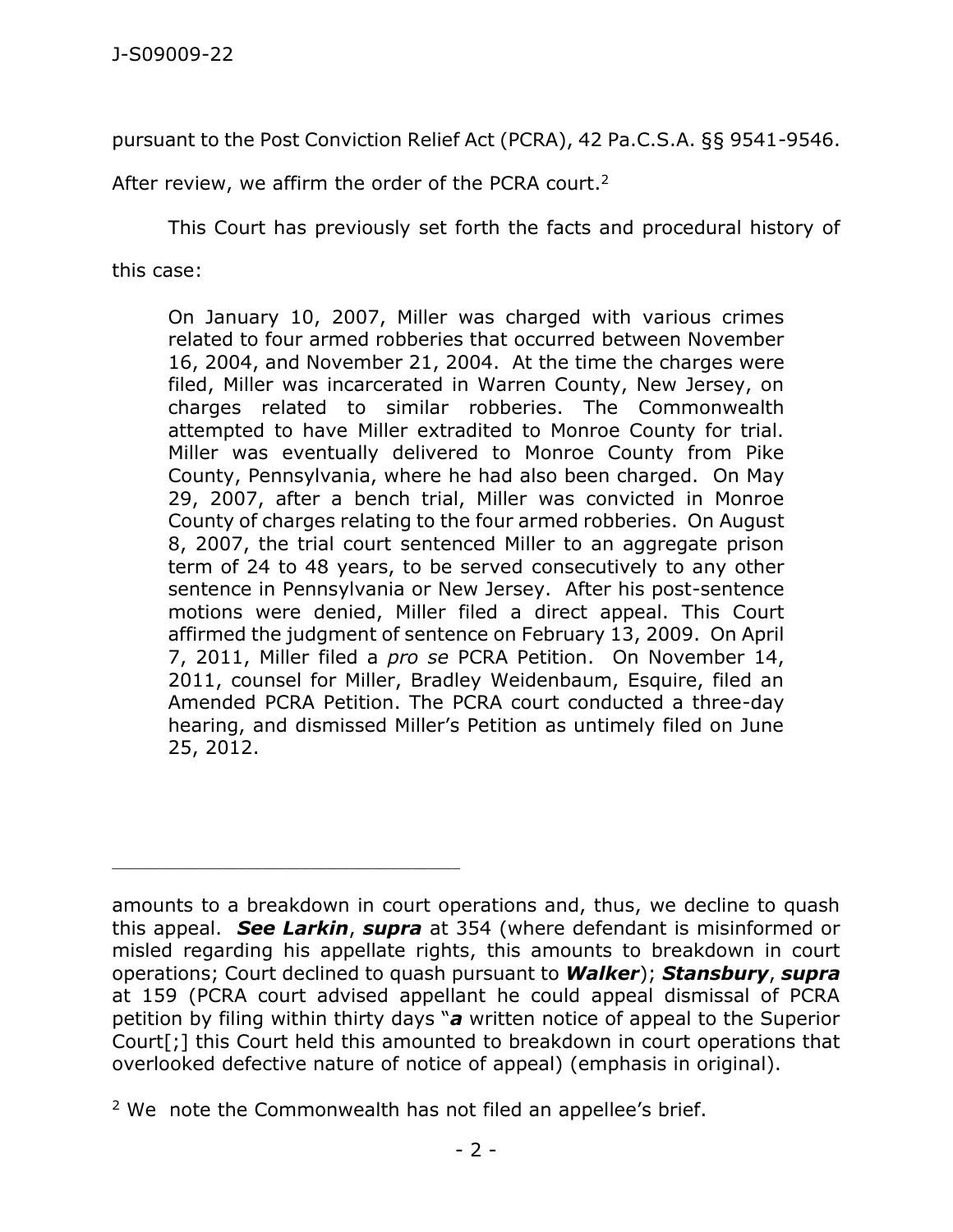*Commonwealth v. Miller*, 2135 EDA 2012 (Pa. Super. filed May 31, 2013) (unpublished memorandum decision), at 1-2. This Court affirmed the PCRA court's order. *Id.* at 6. On November 19, 2013, the Pennsylvania Supreme Court denied Miller's petition for allowance of appeal. *Commonwealth v. Miller*, 80 A.3d 776 (Pa. 2013) (Table).

Miller filed the instant PCRA petition on May 5, 2021. On May 17, 2021, the PCRA court entered an order pursuant to Pa.R.Crim.P. 907, providing notice of intent to dismiss Miller's petition. *See* Order, 5/17/21. Miller filed a *pro se* response, and, on August 18, 2021, the PCRA court denied that petition. See Order 8/18/21. Miller filed this timely appeal.<sup>3</sup> Both the PCRA court and Miller complied with Pa.R.A.P. 1925.

On appeal, Miller raises the following issues:

\_\_\_\_\_\_\_\_\_\_\_\_\_\_\_\_\_\_\_\_\_\_\_\_\_\_\_\_\_\_\_\_\_\_\_\_\_\_\_\_\_\_\_\_

- 1. Whether [Miller's] newly[-]discovered evidence, agreement on detainers Article IV, Form V, introduces a new set of facts, to establish a new claim, to invoke an exception to the PCRA filing deadline?
- 2. Whether trial counsel was ineffective where failing to fully investigate the process that the Commonwealth utilized to

<sup>&</sup>lt;sup>3</sup> Miller's notice of appeal, filed on September 21, and dated September 14, 2021, was due to be filed by September 20, 2021. *See* Notice of Appeal, 9/21/21. The envelope containing the notice of appeal is postmarked September 16, 2021. Thus, Miller's *pro se* notice of appeal was timely filed pursuant to the prisoner mailbox rule. *See Commonwealth v. Jones*, 700 A.2d 423 (Pa. 1997); *see also* Pa.R.A.P. 121(f) ("A *pro se* filing submitted by a person incarcerated in a correctional facility is deemed filed as of the date of the prison postmark or the date the filing was delivered to the prison authorities for purposes of mailing as documented by a properly executed prisoner cash slip or other reasonably verifiable evidence.").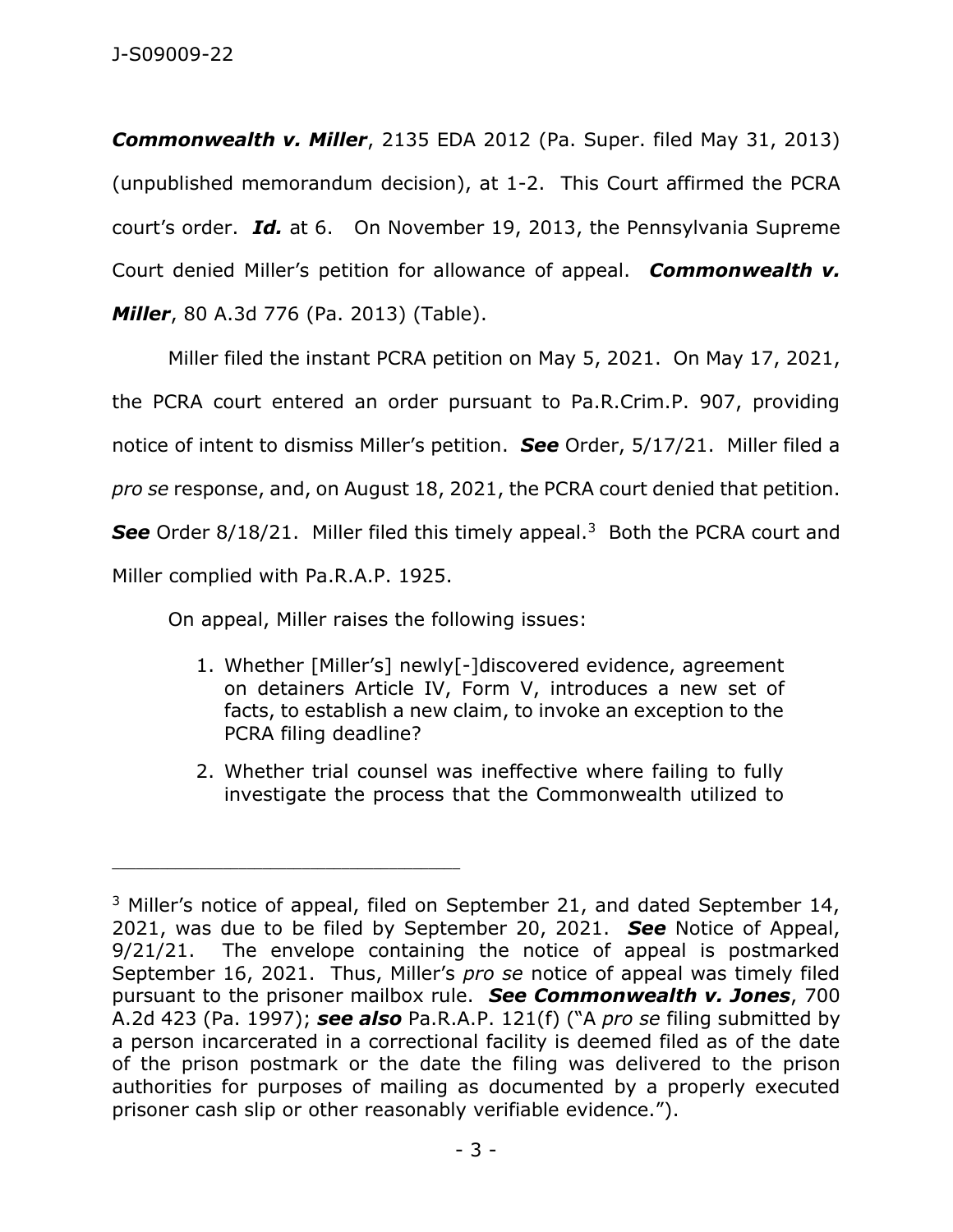obtain temporary custody of [Miller] from the state of New Jersey?

- 3. Where the Commonwealth utilized a writ of habeas corpus to obtain temporary custody of [Miller], is said writ of habeas corpus a request for temporary custody, pursuant to the Agreement on Detainers?
- 4. Did [Miller] plead or establish enough facts and evidence to present a *prima facie* showing that a miscarriage of justice has occurred?

Appellant's Brief, at 2.

We begin by noting our standard and scope of review:

This Court analyzes PCRA appeals in the light most favorable to the prevailing party at the PCRA level. Our review is limited to the findings of the PCRA court and the evidence of record and we do not disturb a PCRA court's ruling if it is supported by evidence of record and is free of legal error. Similarly, we grant great deference to the factual findings of the PCRA court and will not disturb those findings unless they have no support in the record. However, we afford no such deference to its legal conclusions. Where the petitioner raises questions of law, our standard of review is *de novo* and our scope of review is plenary. Finally, we may affirm a PCRA court's decision on any grounds if the record supports it.

## *Commonwealth v. Dozier*, 208 A.3d 1101, 1103 (Pa. Super. 2019).

A petition for post-conviction relief must be filed within one year of the date that the petitioner's judgment of sentence becomes final, except as otherwise provided by statute. 42 Pa.C.S.A. § 9545(b)(1). "A judgment becomes final at the conclusion of direct review, including discretionary review in the Supreme Court of the United States and the Supreme Court of Pennsylvania, or at the expiration of time for seeking the review.'' 42 Pa.C.S.A. § 9545(b)(3).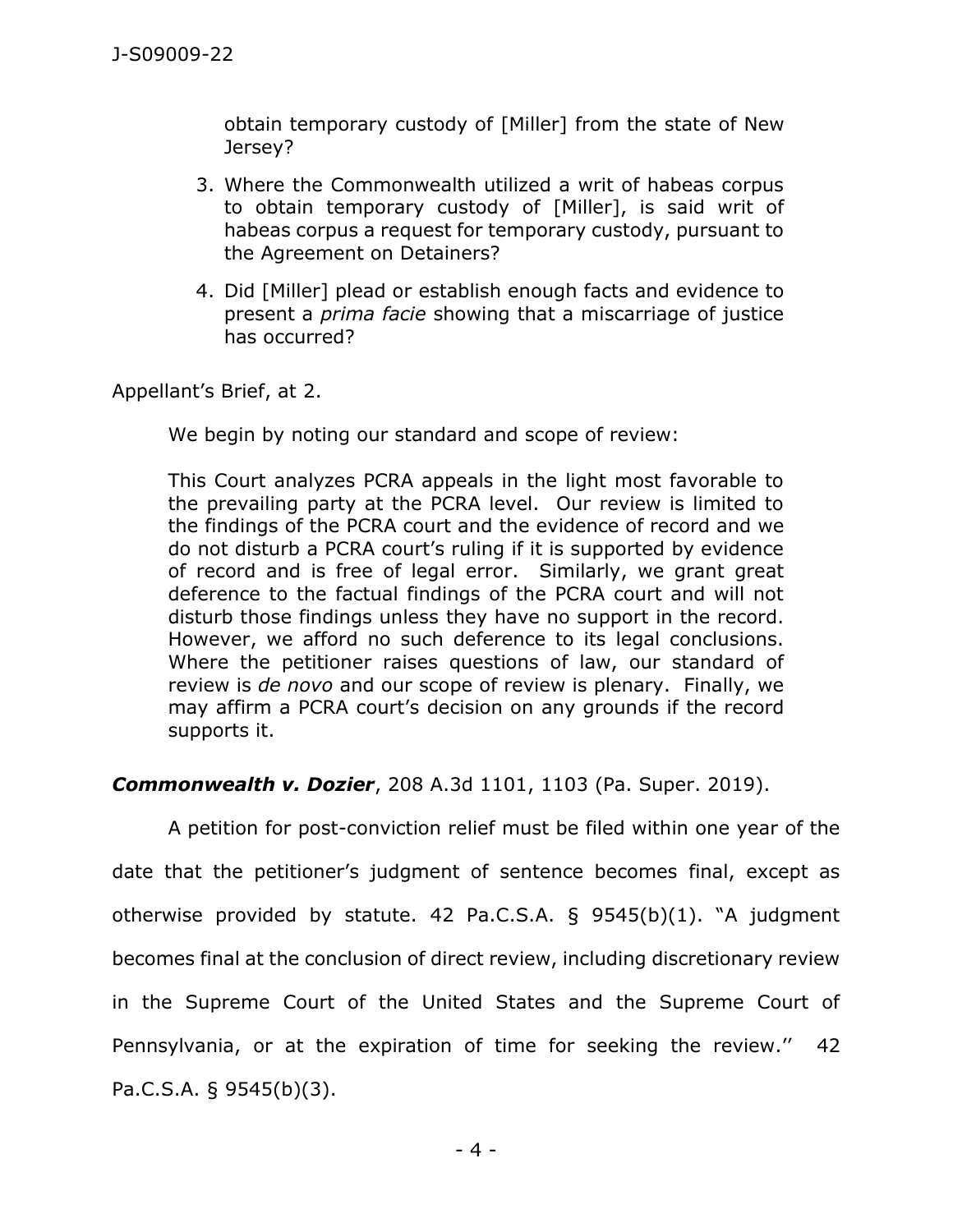An untimely PCRA petition may be considered timely if a petitioner alleges and proves one or more of the following: (1) governmental interference with the presentation of his claims; (2) discovery of previously unknown facts, upon which the claim is predicated, which could not have been discovered with due diligence; or (3) an after-recognized constitutional right given retroactive application. *See* 42 Pa.C.S.A. § 9545(b)(1)(i-iii). Any petition invoking one of the exceptions must be filed within one year of the date the claim could have been presented. 42 Pa.C.S.A. § 9545(b)(2).

The PCRA's timeliness requirements "are mandatory and jurisdictional in nature," and such requirements may not be disregarded in order to reach the merits of the claims raised. *Commonwealth v. Murray*, 753 A.2d 201, 203 (Pa. 2000). Moreover,

a PCRA petitioner is not automatically entitled to an evidentiary hearing. We review the PCRA court's decision dismissing a petition without a hearing for an abuse of discretion. [T]he right to an evidentiary hearing on a postconviction petition is not absolute. It is within the PCRA court's discretion to decline to hold a hearing if the petitioner's claim is patently frivolous and has no support either in the record or other evidence. It is the responsibility of the reviewing court on appeal to examine each issue raised in the PCRA petition in light of the record certified before it in order to determine if the PCRA court erred in its determination that there were no genuine issues of material fact in controversy and in denying relief without conducting an evidentiary hearing.

*Commonwealth v. Miller*, 102 A.3d 988, 992 (Pa. Super. 2014) (citations

omitted; brackets in original).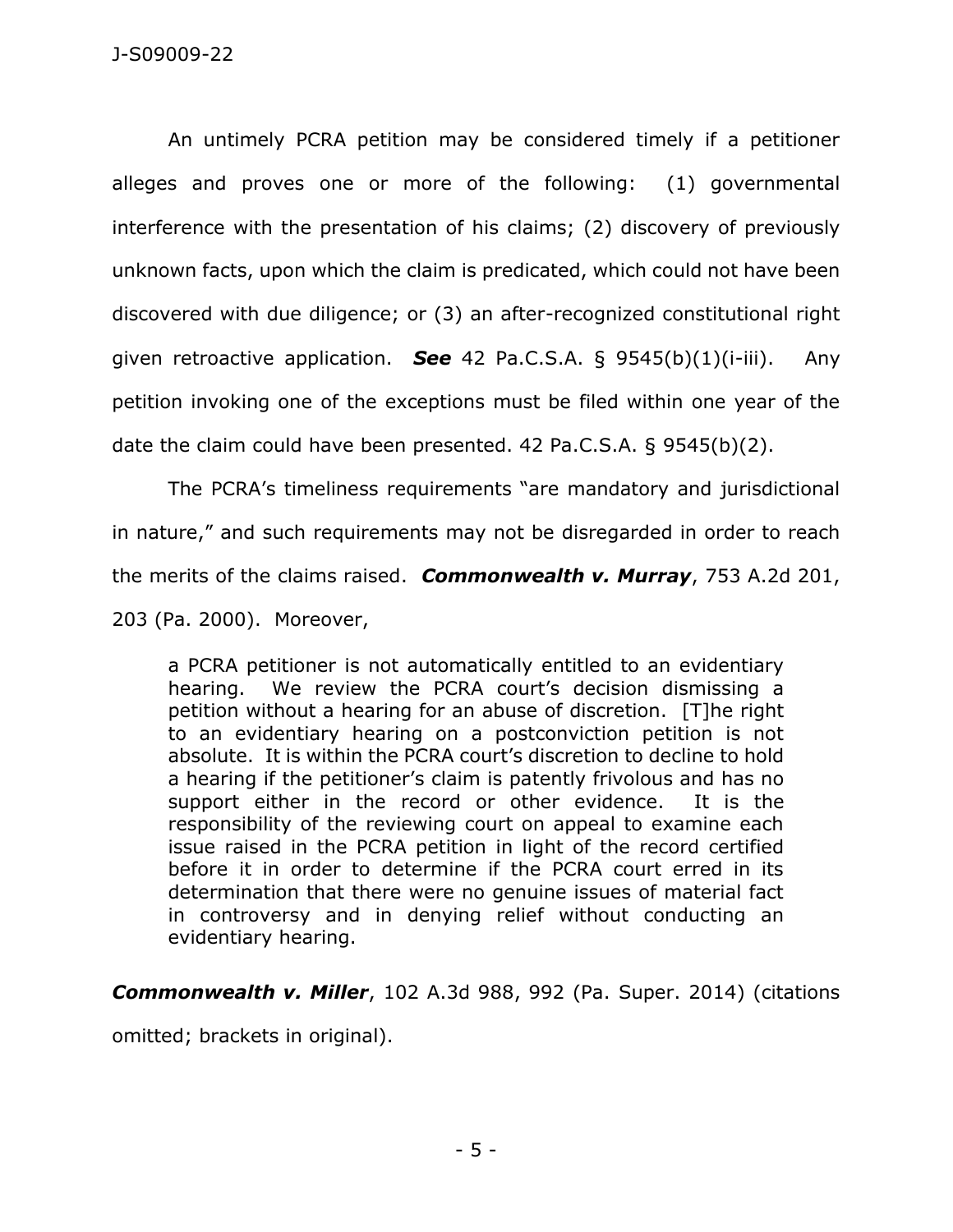Here, this Court affirmed Miller's judgment of sentence on February 13, 2009. Miller did not file a petition for allowance of appeal in the Supreme Court of Pennsylvania from this Court's February 13, 2009 decision. Thus, his judgment of sentence became final on March 15, 2009, and Miller had until March 15, 2010 to file a timely PCRA petition. 42 Pa.C.S.A. § 9545(b)(3). Miller's present PCRA petition, filed more than twelve years after his judgment of sentence became final, is facially untimely.

Miller asserts his petition falls within the newly-discovered evidence exception, 42 Pa.C.S.A. § 9545(b)(1)(ii), arguing that the Commonwealth violated his speedy trial rights pursuant to Article IV of the Interstate Agreement on Detainers ("IAD") at 42 Pa.C.S.A. § 9101 *et seq*. 4 Accordingly, Miller must establish that "1) the *facts* upon which the claim is predicated were *unknown* and 2) could not have been ascertained by the exercise of due diligence." *Commonwealth v. Bennett*, 930 A.2d 1264, 1272 (Pa. 2007) (italics in original). *See* 42 Pa.C.S.A. § 9545(b)(1)(ii). If a petitioner can establish both components, then jurisdiction over the matter may be exercised. *Commonwealth v. Blakeney*, 193 A.3d 350 (Pa. 2018).

\_\_\_\_\_\_\_\_\_\_\_\_\_\_\_\_\_\_\_\_\_\_\_\_\_\_\_\_\_\_\_\_\_\_\_\_\_\_\_\_\_\_\_\_

<sup>&</sup>lt;sup>4</sup> The IAD is an agreement between forty-eight states, the District of Columbia, Puerto Rico, the Virgin Islands, and the United States, that establishes procedures for the transfer of prisoners incarcerated in one jurisdiction to the temporary custody of another jurisdiction which has lodged a detainer against a prisoner. *Carchman v. Nash*, 473 U.S. 716 (1985). The IAD is consistent with Rule 1100 of the Pennsylvania Rules of Criminal Procedure in its concern with bringing offenders to a speedy trial. *See* 42 Pa.C.S.A. § 9101, Article VI(a). *See also Commonwealth v. Woods*, 663 A.2d 803, 807 (Pa. Super. 1995).